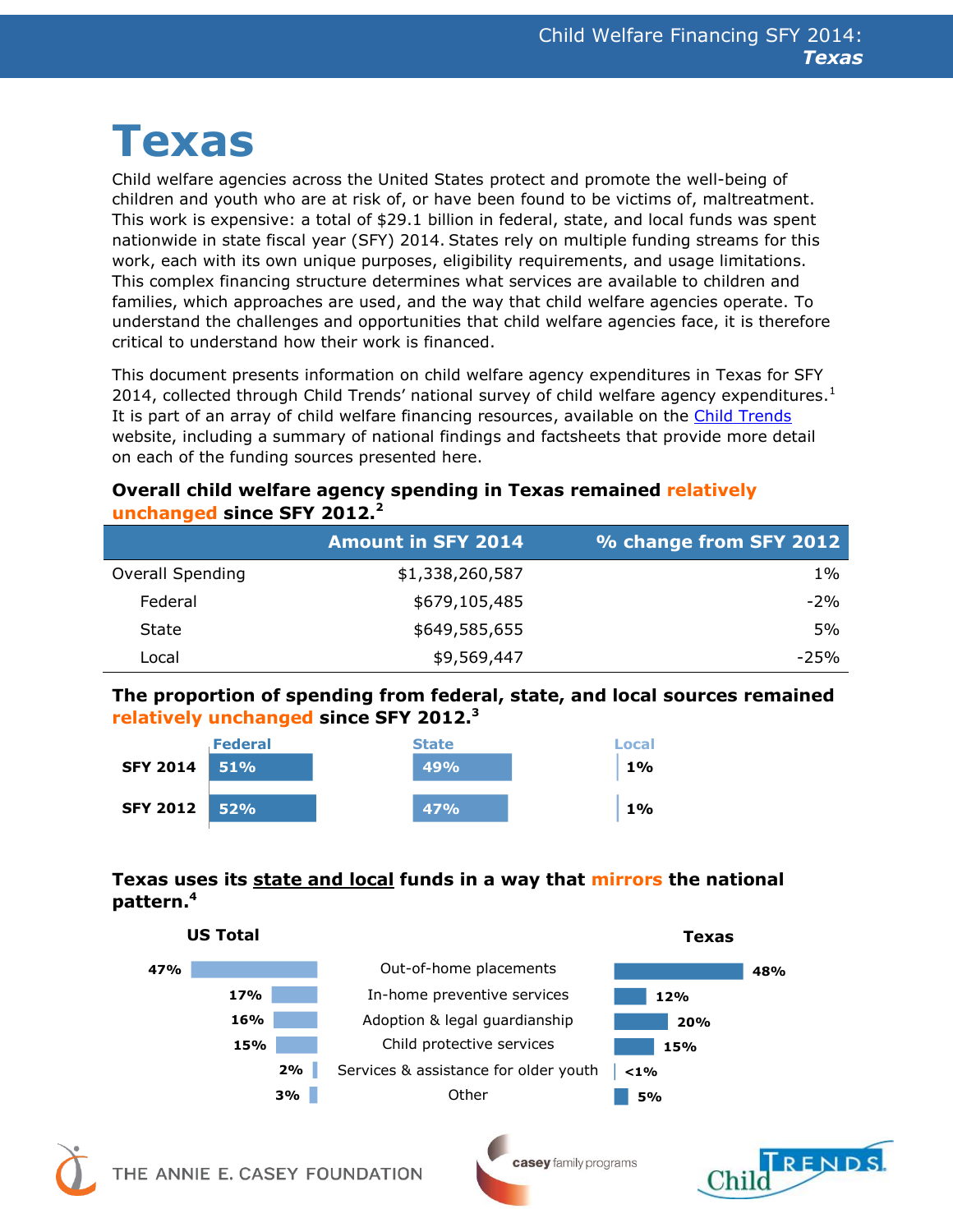## **Federal Expenditures**



**Of all federal funding sources, Title IV-E is the largest for Texas.**

#### **Texas uses its federal funds in a way that mirrors the national pattern. 5**



## **Title IV-E**

Title IV-E of the Social Security Act can be used for foster care, adoption, guardianship, and transition supports for eligible children. Some states, but not Texas, also had Title IV-E waiver demonstration projects in SFY 2014.<sup>6</sup>

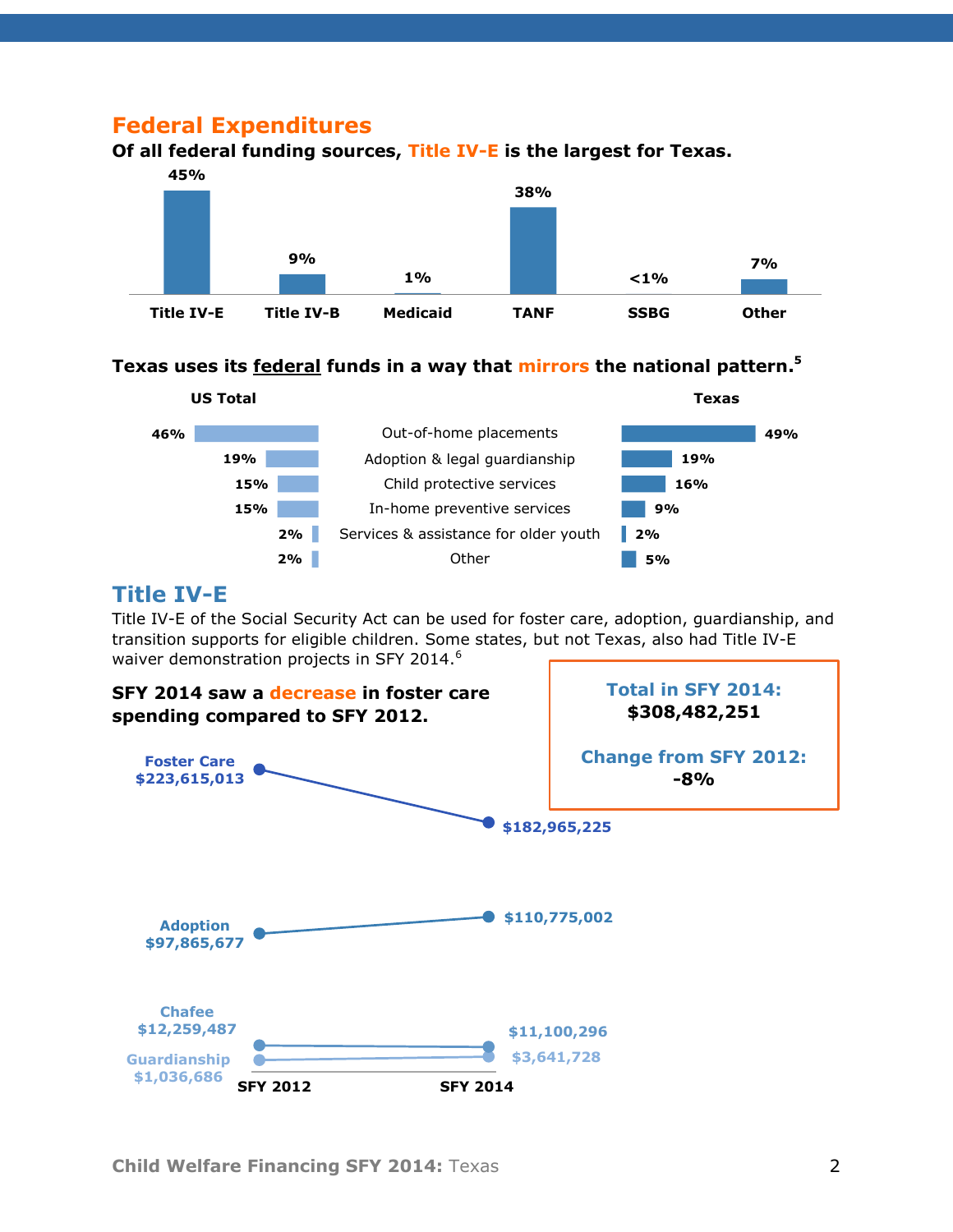#### **Title IV-E foster care and adoption coverage rates<sup>7</sup>**

Texas claimed IV-E foster care funds for **61%** of children in foster care and claimed IV-E adoption funds for **82%** of children receiving adoption subsidies.



## **Title IV-B**

Title IV-B<sup>8</sup> of the Social Security Act can be used for a variety of child welfare services including the prevention of maltreatment, family preservation, family reunification, services for foster and adopted children, training for child welfare professionals, and adoption promotion activities.



## **Medicaid**

**Total in SFY 2014: \$4,562,181**

**Change from SFY 2012: 85%**

#### Medicaid<sup>9</sup> covers health-related services for millions of low‐income individuals. Children who are eligible for Title IV‐E Foster Care, Adoption, or Guardianship assistance are automatically eligible for Medicaid. States have the option to extend Medicaid coverage to children who are not eligible for Title IV‐E; most states do.

#### **Agency uses of Medicaid dollars:**

 $\checkmark$  Other services: Administration, eligibility and outreach

#### **Medicaid provided to all children in foster care? Yes** through:  $\checkmark$  Ribicoff Amendment

# **TANF**

Temporary Assistance for Needy Families (TANF)<sup>10</sup> is often thought of as a welfare program for low‐ income families, but the funding can be used to support a variety of child welfare activities. It offers states very flexible funding for supporting child welfare cases.

## **Top categories of TANF spending:**

- $\checkmark$  Emergency services
- $\checkmark$  Foster care payments
- $\checkmark$  Other allowable services

#### **Total in SFY 2014: \$259,277,059**

**Change from SFY 2012: 5%**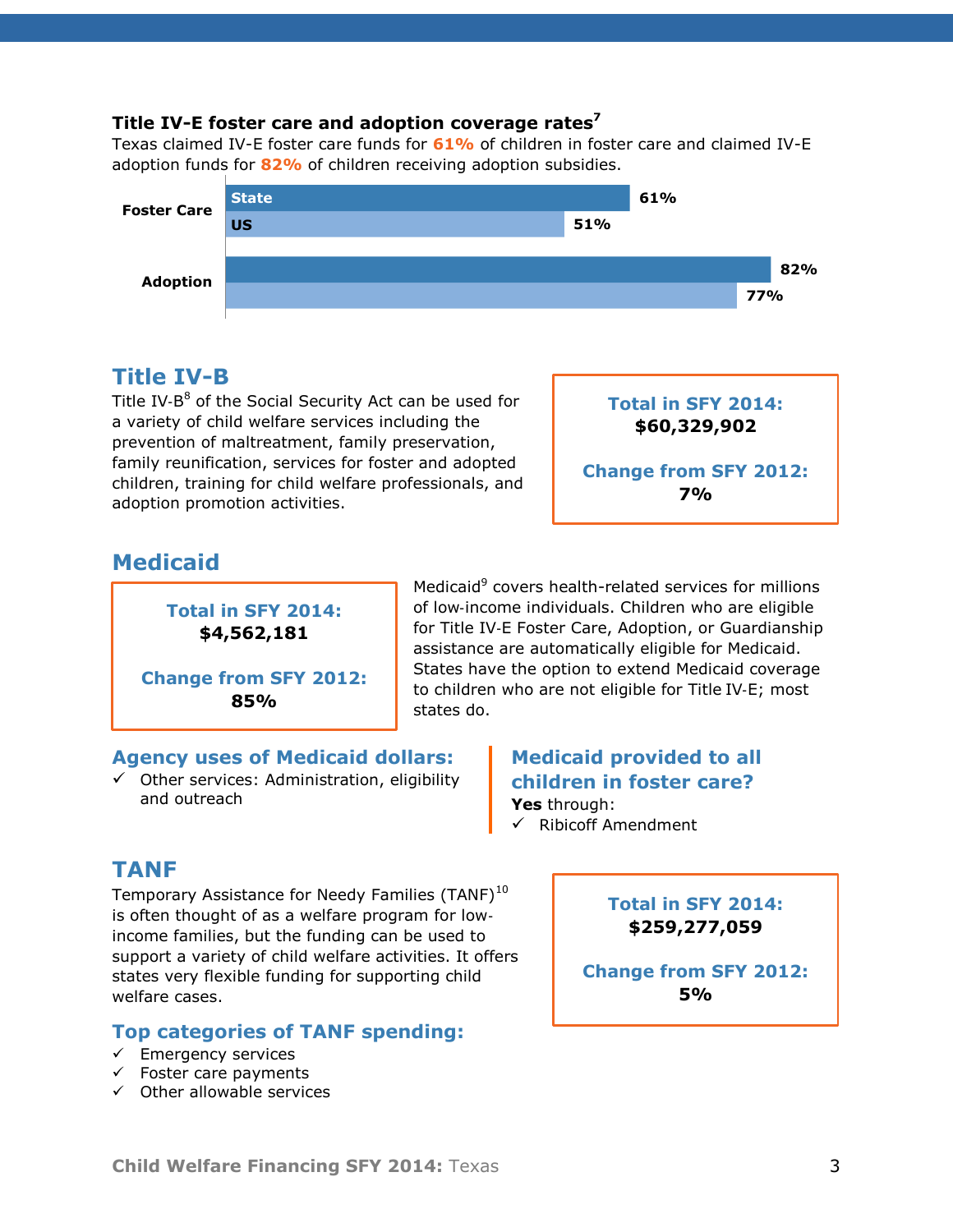#### **SSBG**

## **Total in SFY 2014: \$1,403,708**

**Change from SFY 2012: -56%**

The Social Services Block Grant  $(SSBG)^{11}$  is a flexible source of federal funds that state child welfare agencies can use to promote self-sufficiency, prevent or remedy child maltreatment, reduce inappropriate use of institutional care, and more.

#### **Top categories of SSBG spending:**

Child protective services

## **Other Federal Funds**

In addition to the major federal sources, there are a variety of additional federal funding streams that states may use to fund their child welfare activities, such as the Child Abuse Prevention and Treatment Act, the Adoption Opportunities Program, Supplemental Security Income, and more.<sup>12</sup>

**Total in SFY 2014: \$45,050,384**

**Change from SFY 2012: -11%**

In previous iterations of this survey, child support expenditures by child welfare agencies were treated as "other federal funds" and included in the total amount of federal funds and total amount of funds overall. On this round of the survey, we treated child support as its own category, separate from federal, state, and local funds. In SFY 2014, Texas reported \$3,425,758 in child support dollars that were collected on behalf of children in foster care and made available to the child welfare agency. Note that these child support dollars are those dollars made available to the child welfare agency as opposed to actual expenditures. As a result, this year we did not include child support in the total amount of funds (from federal, state, and local sources combined). While child support dollars are a relatively small share of child welfare expenditures, we still urge readers to exercise caution in making direct comparisons between the reported amounts of other federal funds, total federal funds, and total funds over the years due to the reclassification of these dollars.

 $2$  To enable comparisons, all dollar amounts from previous years have been inflated to 2014 levels using the gross domestic product deflator (accessed on [www.measuringworth.com/uscompare/\)](https://www.measuringworth.com/uscompare/index.php). In addition, when making comparisons between two years, we excluded from analyses states that lacked sufficient data in either year.

 $3$  Totals may not equal 100% due to rounding.

<sup>4</sup> The national percentages are based on an analysis of 44 states that provided sufficient information. Most states, including Texas, were only able to provide approximations for how their funds were spent. Totals may not equal 100% due to rounding.

 $1$  Each state reported data based on their state fiscal year 2014, which for Texas is September 1, 2013 to August 31, 2014.

The survey captures funds expended by child welfare agencies, but not funds expended by other agencies (such as health or education agencies) on children served by the child welfare system.

The survey did not collect information about private dollars granted to child welfare agencies. Therefore, total spending is likely underestimated by a small amount.